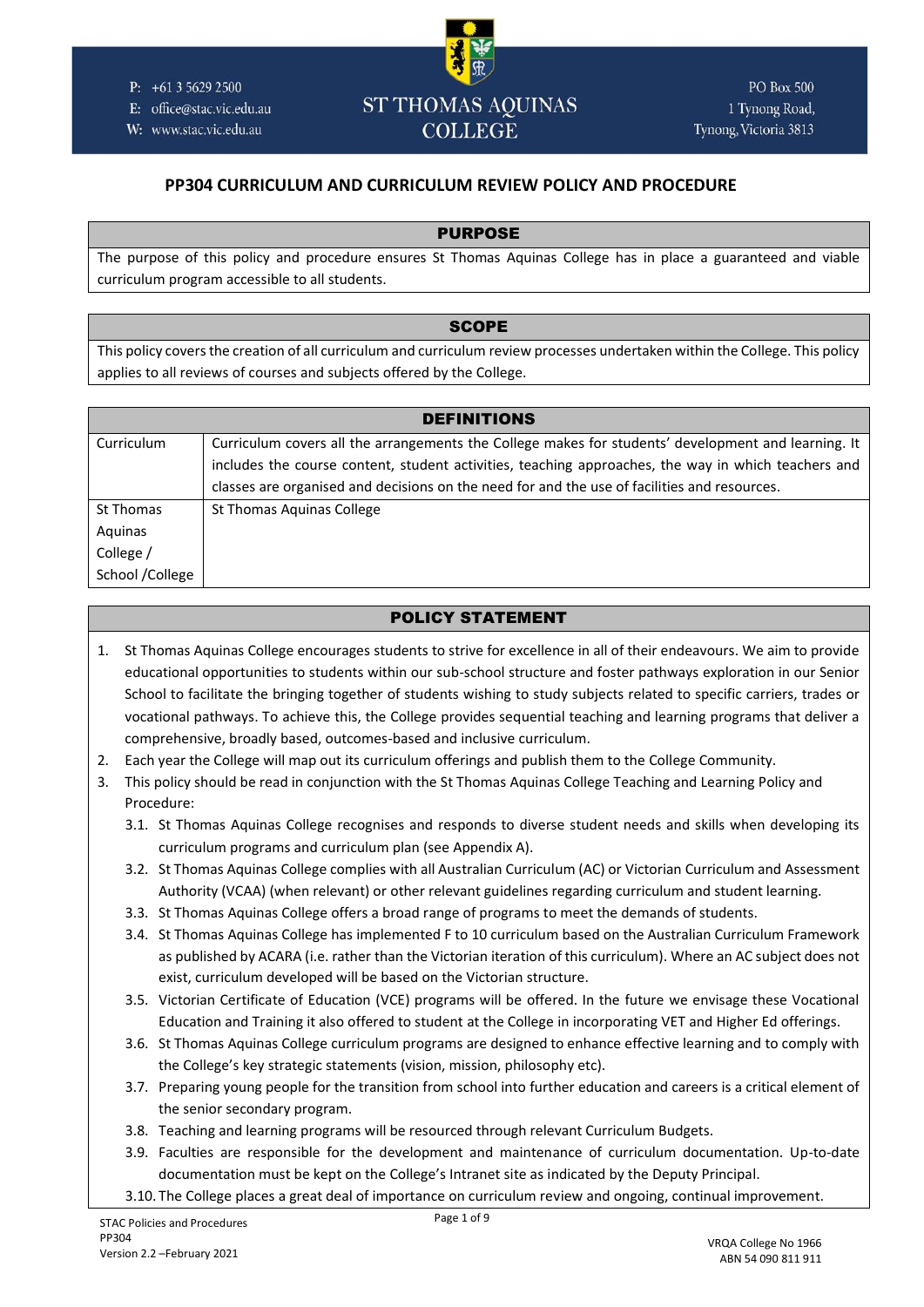|    | <b>PROCEDURES</b>                   |                                                                                                                                                                     |  |  |  |
|----|-------------------------------------|---------------------------------------------------------------------------------------------------------------------------------------------------------------------|--|--|--|
| 1. | Curriculum Development/Organisation |                                                                                                                                                                     |  |  |  |
|    |                                     | 1.1. The following Procedures apply:                                                                                                                                |  |  |  |
|    | 1.1.1.                              | St Thomas Aquinas College will provide a variety of programs that will address the specific needs of                                                                |  |  |  |
|    |                                     | students in relation to gender, special learning needs, disabilities and impairments, giftedness students                                                           |  |  |  |
|    |                                     | and students from language backgrounds other than English.                                                                                                          |  |  |  |
|    | 1.1.2.                              | St Thomas Aquinas College identifies and caters for the different needs of particular cohorts of                                                                    |  |  |  |
|    |                                     | students when developing its curriculum plan.                                                                                                                       |  |  |  |
|    | 1.1.3.                              | St Thomas Aquinas College, when developing its overall Curriculum Plan, will provide at least 25 hours                                                              |  |  |  |
|    |                                     | of student instruction per week.                                                                                                                                    |  |  |  |
|    | 1.1.4.                              | The College Executive Team will determine the curriculum program for the following year, based on<br>student demand and the needs of the College's Curriculum Plan. |  |  |  |
|    | 1.1.5.                              | Input will be sought from relevant staff in the curriculum area when determining programs for the                                                                   |  |  |  |
|    |                                     | following College year.                                                                                                                                             |  |  |  |
|    | 1.1.6.                              | The Australian Curriculum Framework will be used as a framework for curriculum development and                                                                      |  |  |  |
|    |                                     | delivery at Years F to 10 and the College will work within this framework to provide a Catholic delivery                                                            |  |  |  |
|    |                                     | across all subjects.                                                                                                                                                |  |  |  |
|    | 1.1.7.                              | The College will meet all VCE requirements as determined by the VCAA.                                                                                               |  |  |  |
|    | 1.1.8.                              | St Thomas Aquinas College will participate in all VCAA audit programs for VCE programs. Furthermore,                                                                |  |  |  |
|    |                                     | from time to time a member of the College Executive Team will conduct spot checks of curriculum<br>(when they become relevant).                                     |  |  |  |
|    | 1.1.9.                              | The use of Information and Communications Technology (ICT) will be integrated across the curriculum                                                                 |  |  |  |
|    |                                     | to support the improvement of teaching and learning outcomes.                                                                                                       |  |  |  |
|    | 1.1.10.                             | A time will come when Faculties will be required to prepare a comprehensive annual program budget.                                                                  |  |  |  |
|    |                                     | These will be submitted to the College Executive Team and then to the College Board for ratification.                                                               |  |  |  |
|    | 1.1.11.                             | The College Executive Team will facilitate the regular analysis of student learning data and identify                                                               |  |  |  |
|    |                                     | potential curriculum areas that require focus. Data analysed will include, but is not limited to, NAPLAN,                                                           |  |  |  |
|    |                                     | ACER, On Track, Post Compulsory Completion and Achievement Information, VCE Data Service and VCE                                                                    |  |  |  |
|    |                                     | Examination Results Service, school based testing, teacher judgments based on learning outcomes in                                                                  |  |  |  |
|    |                                     | various curriculum areas as appropriate.                                                                                                                            |  |  |  |
|    | 1.1.12.                             | Student learning outcomes data will be reported in the Annual Report to the St Thomas Aquinas                                                                       |  |  |  |
|    |                                     | College community as required by the Victorian Registration and Qualifications Authority (VRQA) and                                                                 |  |  |  |
|    |                                     | will be available on the State Register maintained by the VRQA and on the College website.                                                                          |  |  |  |
|    | 1.1.13.                             | Curriculum documents are published on the College intranet as they become available before the start                                                                |  |  |  |
|    |                                     | of each academic year. These are constructed by relevant staff and are reviewed and modified after<br>each teaching year.                                           |  |  |  |
|    | 1.1.14.                             | Appendix A: Curriculum Plan contains broad details of the curriculum to be delivered in a particular                                                                |  |  |  |
|    |                                     | year including time allocations.                                                                                                                                    |  |  |  |
|    |                                     |                                                                                                                                                                     |  |  |  |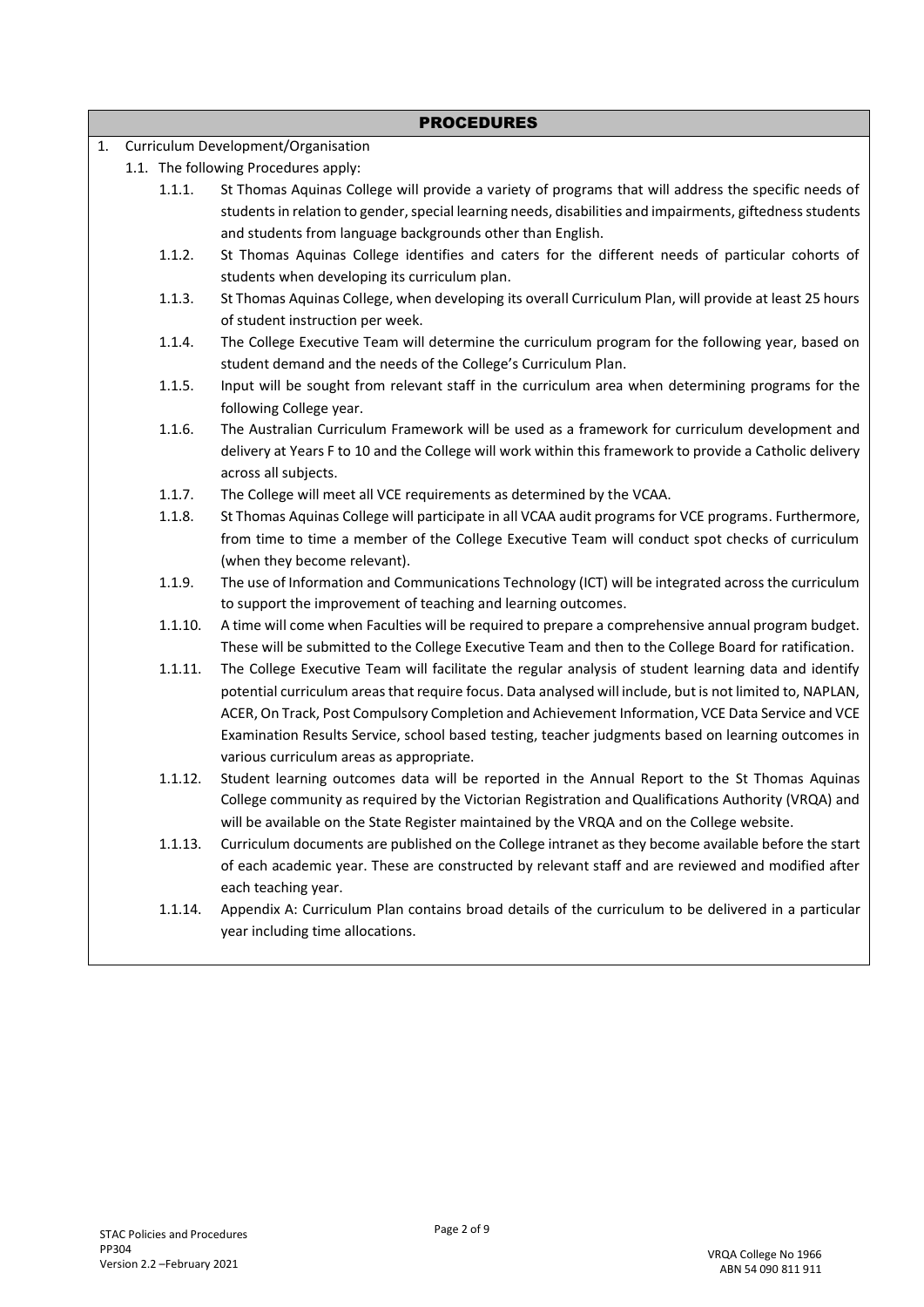## PROCEDURES (Cont…)

2. Curriculum Review

- 2.1. The following procedures apply:
	- 2.1.1. The College shall administer curriculum reviews in accordance with a Review Schedule developed by the Principal in consultation with the relevant Heads of Faculty. The Review Schedule shall provide for the review of every subject offered by the College at least every five years.
	- 2.1.2. A curriculum review may cover:
		- an individual subject in an individual Year Level,
		- an individual subject across all Year Levels, and/or
		- a combination of subject/s and Year Level/s.
	- 2.1.3. Where legislation or curriculum accreditation changes or where a serious performance issue is identified through monitoring processes, an unscheduled curriculum review may be initiated.
	- 2.1.4. Issues which may lead to an unscheduled curriculum review include, but are not limited to:
		- poor student outcomes,
		- negative student feedback,
		- evidence of a decline in academic standards,
		- changes to student enrolment patterns,
		- curriculum restructure/changes imposed by, eg, ACARA,
	- 2.1.5. Where an unscheduled review takes place, the Deputy Principal may adjust the next scheduled review date.
	- 2.1.6. All subjects offered by St Thomas Aquinas College will be subject to review as per the review schedule. Unscheduled reviews may occur at any time.
	- 2.1.7. Curriculum Reviews will also be conducted to check whether subject content is compliant with the College's ethos and values.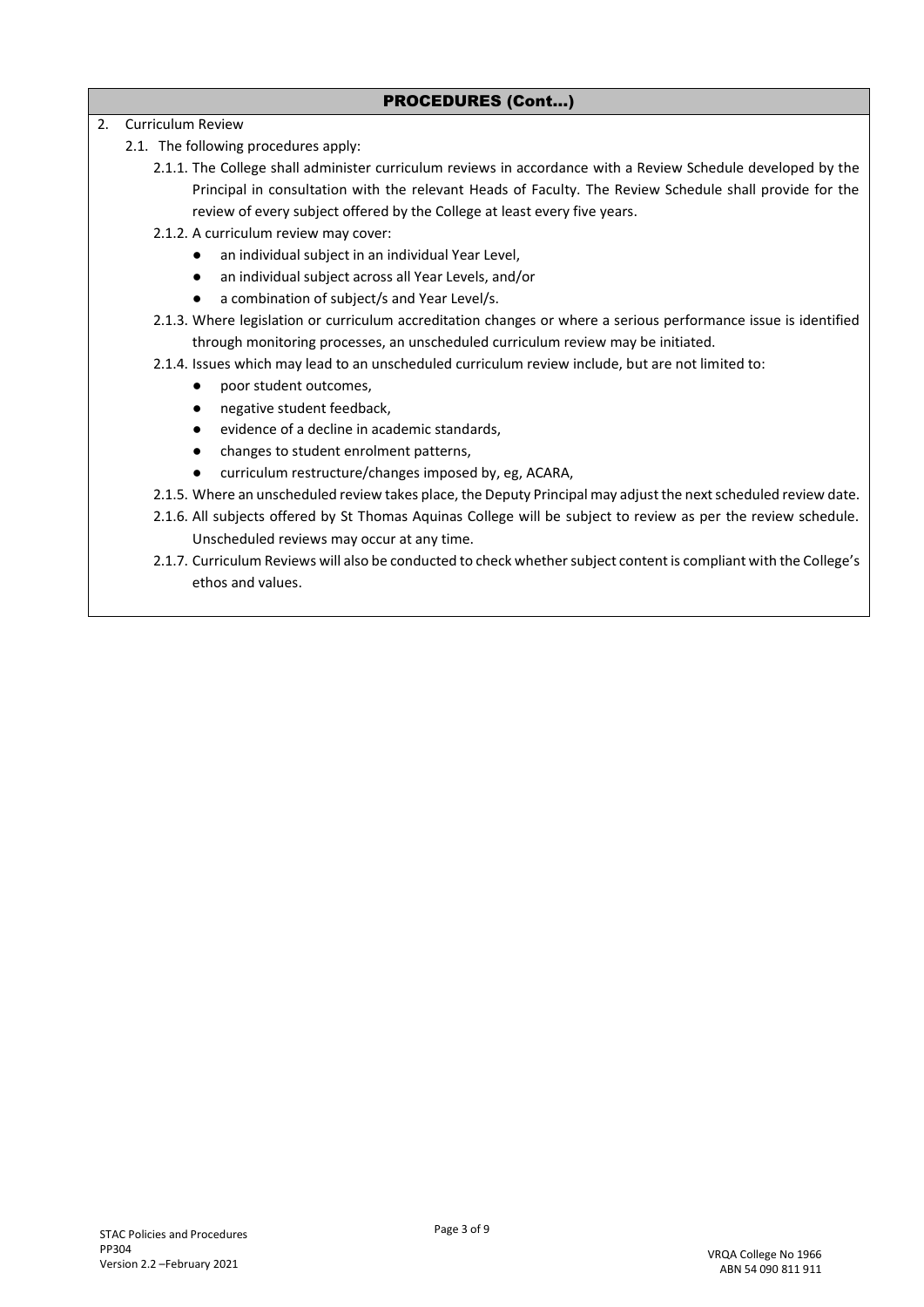## PROCEDURES (Cont…)

- 3. Conduct of Curriculum Reviews
	- 3.1. A scheduled or unscheduled course/subject/curriculum review shall be conducted by the Principal or delegate.
	- 3.2. The Board may deem it necessary to empower members of an *ad hoc* Teaching & Learning sub-committee to conduct elements or, or all of, the review. The role of the relevant reviewer is to seek input and advice from qualified and experienced individuals with relevant expertise, including expert educational area representation (where possible), in the design, structure, course curriculum, and assessment of similar courses.
	- 3.3. Any review conducted should seek the opinion of:
		- The Principal,
		- Relevant Educational Experts (external if applicable),
		- The relevant Head of Faculty/s,
		- Teacher representative/s, and
		- Student representative/s.
	- 3.4. Any curriculum review should address the following:
		- entry requirements for the subject/course in question,
		- curriculum structure,
		- alignment with Catholic Teaching and morals
		- content, subject learning outcomes, and course learning outcomes,
		- St Thomas Aquinas College Graduate Qualities,
		- assessments undertaken and assessment design,
		- learning experiences,
		- staff qualifications and experience,
		- teacher performance,
		- resources and facilities, and
		- viability and sustainability.
	- 3.5. Upon completion of the review, the Principal (or delegate) shall complete a Course Review Report [new in 2019]. The report shall address the evaluation criteria listed above and include any recommendations for improvements. Review recommendations may include, but are not limited to;
		- major or minor amendments to the course under review,
		- discontinuation of the course under review,
		- review of another related course.
		- development of a new course,
		- changes to St Thomas Aquinas College rules or policies, and/or
		- changes to staff.
	- 3.6. The Course Review Report and any recommendations will be submitted to the College Board for approval.
	- 3.7. If any Major Course Change Proposal is made, the proposal shall be presented to the College Board for review and approval prior to the commencement of the Course Approval Process.
	- 3.8. Details of St Thomas Aquinas College courses will then be published to the student and parent body for consideration for the following academic year.
	- 3.9. The course review process should be undertaken by June of the previous academic year (although unscheduled reviews may occur outside of this time).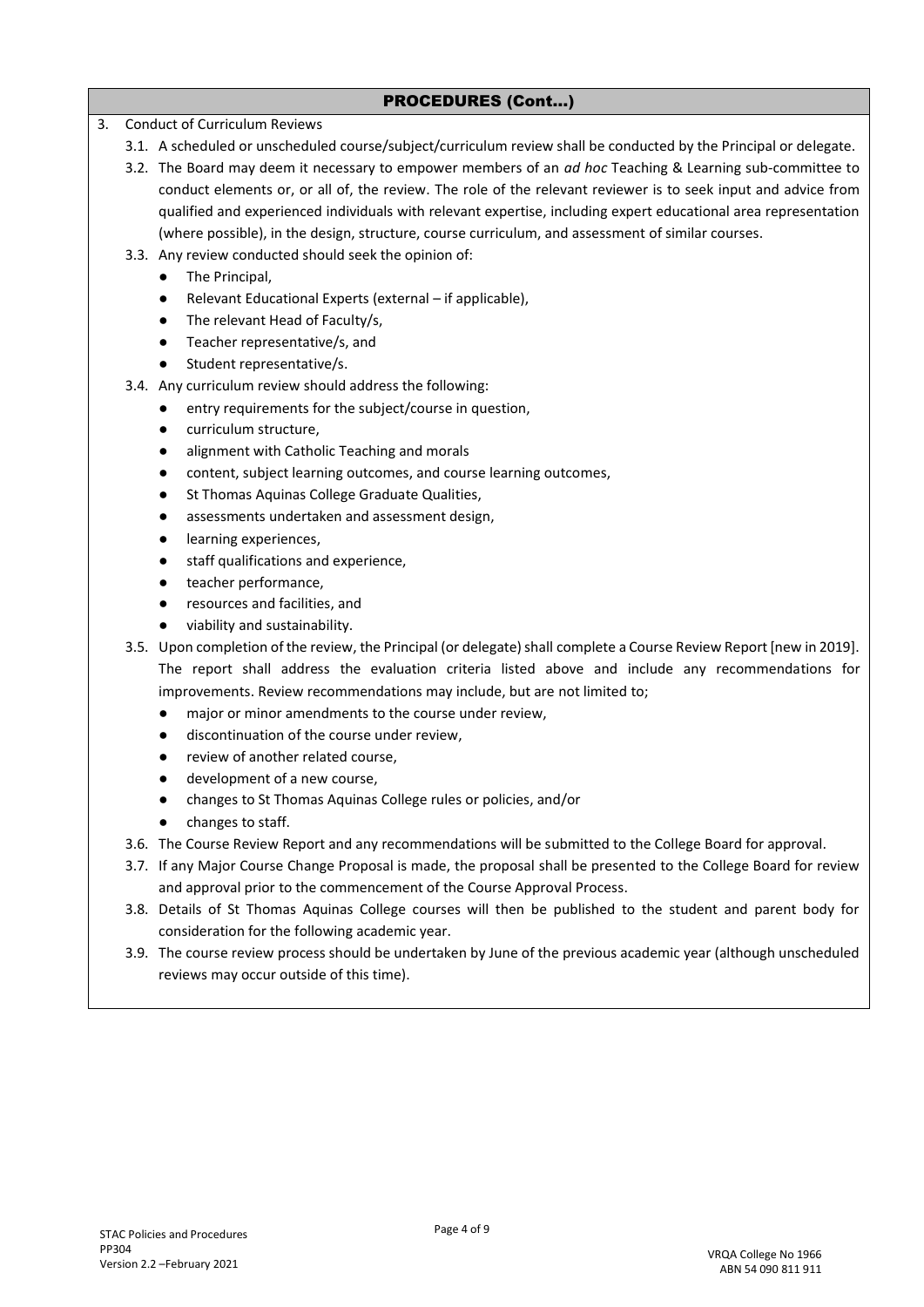# **Curriculum Map**

#### APPENDIX A

The curriculum is based on the AC standards and will be aligned with the Australian Curriculum (where possible) from 2014. The timetable is structured on a weekly basis. Each period averages 45 minutes. The breakdown of the weekly cycle is as follows:

#### **Years F to 6**

Our curriculum at Years Foundation to 6 is based around a subject teacher having the students for 29 periods a cycle, the students have one period of Mass each week (accompanied by their class teacher), and the class has two specialist teachers for the other 5 periods. The following is the nominal break-down of subjects offered across the year.

| <b>YR LVL</b> | <b>SUBJECT</b>                                           | <b>Duration</b>     | <b>Allocation</b><br>Per Week | <b>Minutes</b><br>Per Week |
|---------------|----------------------------------------------------------|---------------------|-------------------------------|----------------------------|
| $F-6$         | <b>RELIGION</b>                                          | Year                | 3                             | 150                        |
| $F-6$         | ENGLISH/LITERACY                                         | Year                | 9                             | 405                        |
| $F-6$         | MATHS/NUMERACY                                           | Year                | 9                             | 405                        |
| $F-6$         | <b>INTEGRATED STUDIES</b><br>Incorporating HASS, Science | Year                | 6                             | 270                        |
| $F-6$         | $LOTE - Latin$                                           | Year                | 2                             | 90                         |
| $F-6$         | ARTS/TECHNOLOGY                                          | Semester of<br>Each | $\overline{2}$                | 90                         |
| $F-6$         | <b>LIBRARY</b>                                           | Year                | $\mathbf{1}$                  | 45                         |
| $F-6$         | <b>HEALTH AND PHYSICAL EDUCATION</b>                     | Year                | $\overline{2}$                | 90                         |
| $F-6$         | <b>MASS</b>                                              | Year                | $\mathbf{1}$                  | 45                         |
|               | PERIODS PER WEEK                                         |                     | 35                            | 1,575                      |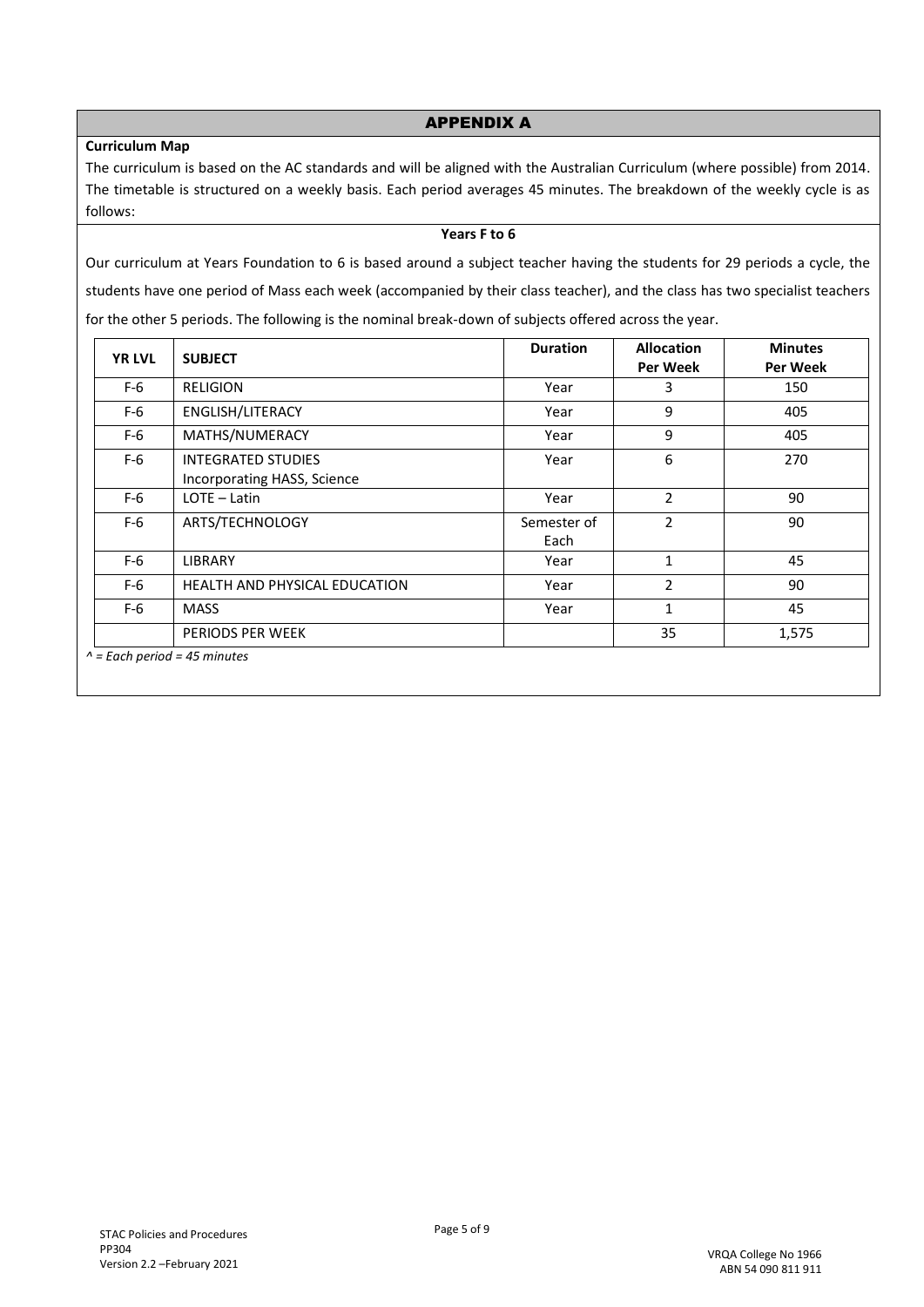|               | <b>APPENDIX A (Cont)</b>                                                     |                     |                               |                            |
|---------------|------------------------------------------------------------------------------|---------------------|-------------------------------|----------------------------|
|               | Years 7 and 8                                                                |                     |                               |                            |
|               | At Years 7 & 8 subjects may be offered for the whole year or for a semester. |                     |                               |                            |
| <b>YR LVL</b> | <b>SUBJECT</b>                                                               | <b>Duration</b>     | <b>Allocation</b><br>Per Week | <b>Minutes</b><br>Per Week |
| 7/8           | <b>RELIGION</b>                                                              | Year                | 4                             | 180                        |
| 7/8           | <b>ENGLISH</b>                                                               | Year                | 5                             | 225                        |
| 7/8           | <b>MATHS</b>                                                                 | Year                | 5                             | 225                        |
| 7/8           | <b>SCIENCE</b>                                                               | Year                | 4                             | 180                        |
| 7/8           | HUMANITIES (History/Geography)                                               | Semester of<br>Each | 4                             | 180                        |
| 7/8           | LOTE – LATIN or FRENCH $1$                                                   | Year                | 3                             | 135                        |
| 7/8           | <b>HEALTH &amp; PE</b>                                                       | Year                | 3                             | 135                        |
| 7/8           | MUSIC / PERFORMING ARTS                                                      | Semester of<br>Each | 3                             | 135                        |
| 7/8           | VISUAL COMMUNICATION & DESIGN /<br><b>TECHNOLOGY</b>                         | Semester of<br>Each | 3                             | 135                        |
| 7/8           | <b>MASS</b>                                                                  | Year                | 1                             | 45                         |
|               | PERIODS PER WEEK                                                             |                     | 35                            | 1,575                      |

*^ = Each period = 45 minutes*

 $1$  = In Year 7 students will do a Semester of each subject. In Year 8 they will choose their preferred language.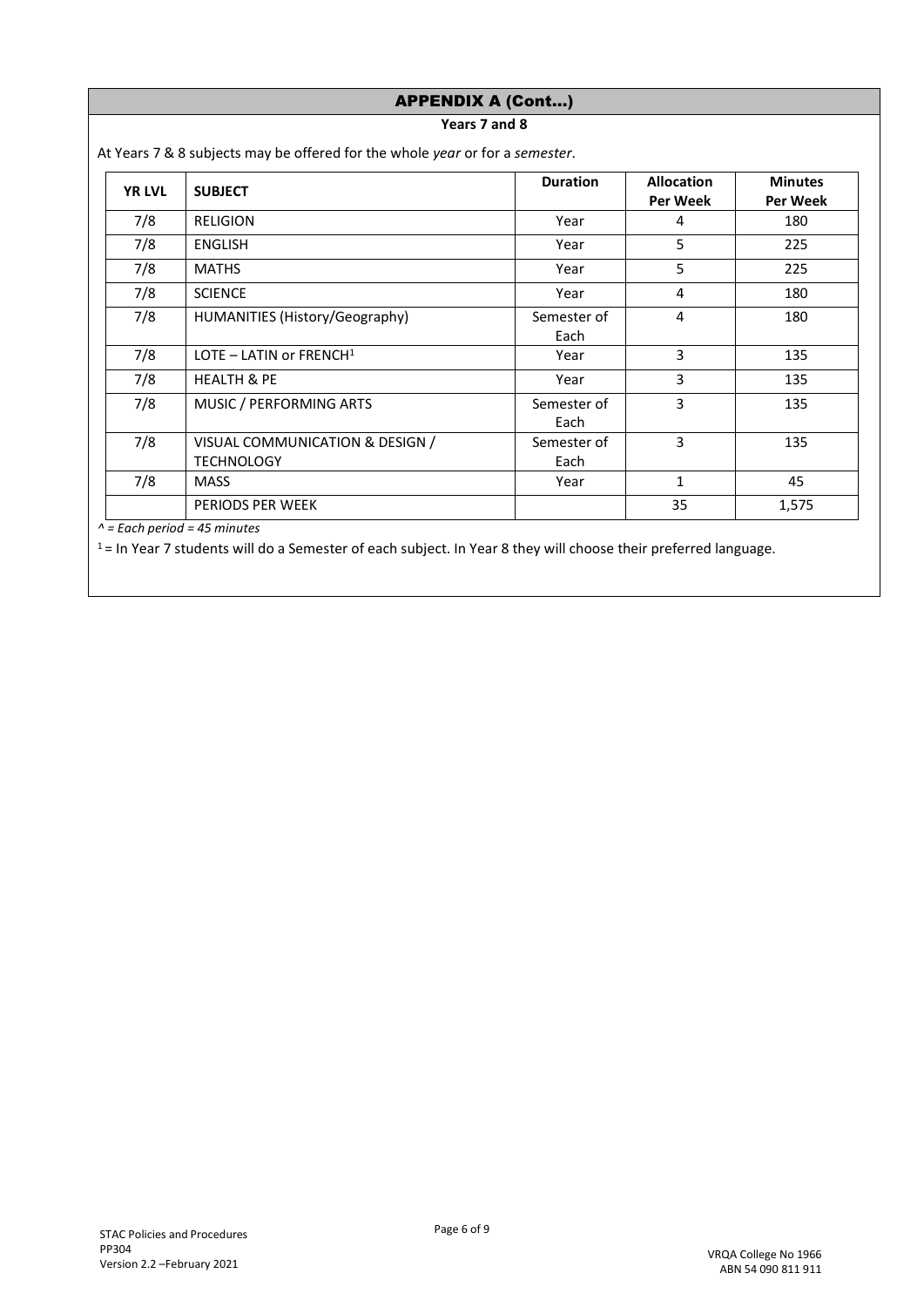|               | <b>APPENDIX A (Cont)</b>                                |                     |                               |                            |
|---------------|---------------------------------------------------------|---------------------|-------------------------------|----------------------------|
|               | <b>Year 9/10</b>                                        |                     |                               |                            |
|               | The Year 9/10 timetable break down will look like this: |                     |                               |                            |
| <b>YR LVL</b> | <b>SUBJECT</b>                                          | <b>Duration</b>     | <b>Allocation</b><br>Per Week | <b>Minutes</b><br>Per Week |
| 9/10          | <b>RELIGION</b>                                         | Year                | 4                             | 180                        |
| 9/10          | <b>ENGLISH</b>                                          | Year                | 5                             | 225                        |
| 9/10          | <b>MATHS</b>                                            | Year                | 5                             | 225                        |
| 9/10          | <b>SCIENCE</b>                                          | Year                | 4                             | 180                        |
| 9/10          | HUMANITIES (History/Geography)                          | Semester of<br>Each | 4                             | 180                        |
| 9/10          | LOTE - LATIN or FRENCH                                  | Year                | 3                             | 135                        |
| 9/10          | HEALTH & PE <sup>1</sup>                                | Year                | 3                             | 135                        |
| 9/10          | MUSIC / PERFORMING ARTS                                 | Semester            | 3                             | 135                        |
| 9/10          | VISUAL COMMUNICATION & DESIGN /<br><b>TECHNOLOGY</b>    | Semester            | 3                             | 135                        |
| 9/10          | <b>MASS</b>                                             | Semester            | 1                             | 45                         |
|               | PERIODS PER WEEK                                        |                     | 35                            | 1,575                      |

*^ = Each period = 45 minutes*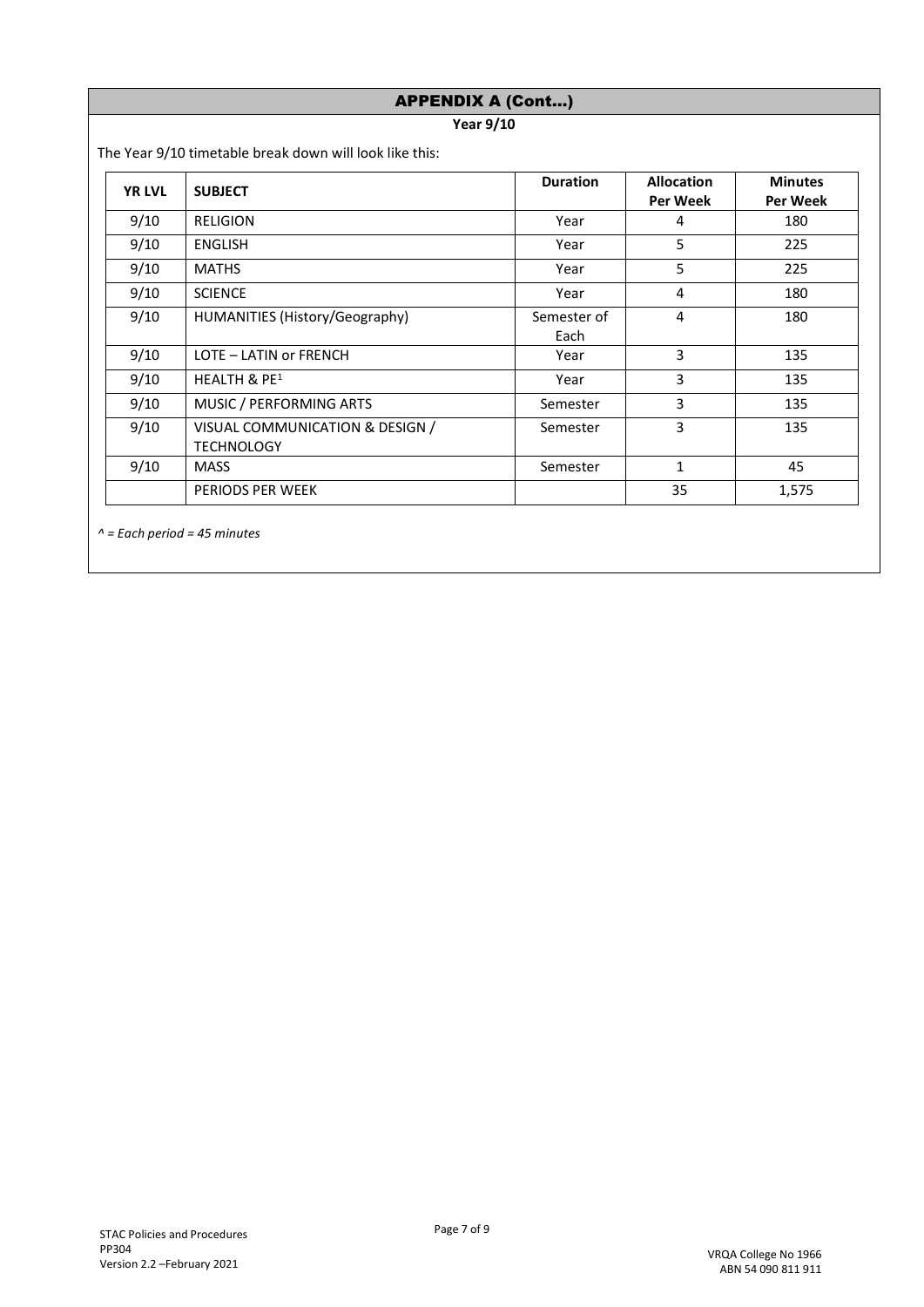| <b>APPENDIX A (Cont)</b> |                                                                                  |                 |                               |                            |
|--------------------------|----------------------------------------------------------------------------------|-----------------|-------------------------------|----------------------------|
|                          | Years 11 and 12                                                                  |                 |                               |                            |
|                          | The VCE timetable break down is provided in the table below.                     |                 |                               |                            |
| <b>YR LVL</b>            | <b>SUBJECT</b>                                                                   | <b>Duration</b> | <b>Allocation</b><br>Per Week | <b>Minutes</b><br>Per Week |
| 11/12                    | <b>RELIGION</b>                                                                  | Year            | 4                             | 180                        |
| 11/12                    | <b>ENGLISH LANGUAGE</b>                                                          | Year            | 4 <sup>1</sup>                | 180                        |
|                          | Options (Students choose 5 of)                                                   |                 | $6 \times 4^1$                | 1,080                      |
| 11/12                    | <b>STUDIES OF MATHS</b><br>General Maths <sup>2</sup><br><b>Maths Methods</b>    | Year            |                               |                            |
| 11/12                    | <b>STUDIES OF BUSINESS</b><br><b>Business Management</b><br>Legal Studies        | Year            |                               |                            |
| 11/12                    | <b>STUDIES OF SCIENCE</b><br>Biology<br>Chemistry<br>Physics                     | Year            |                               |                            |
| 11/12                    | <b>STUDIES OF HUMANITIES</b><br>Revolutions<br>Geography (once approved by VCAA) | Year            |                               |                            |
| 11/12                    | <b>STUDIES OF THE ARTS</b><br><b>VCD</b>                                         | Year            |                               |                            |
| 11/12                    | <b>STUDIES OF TECHNOLOGY</b><br>Design and Technology                            | Year            |                               |                            |
| 11/12                    | <b>STUDIES OF LOTE</b><br>Latin<br>French                                        | Year            |                               |                            |
| 11/12                    | <b>STUDIES OF H&amp;PE</b><br><b>Physical Education</b>                          | Year            |                               |                            |
| 11/12                    | SPORT                                                                            | Year            | $\overline{2}$                | 90                         |
| 11/12                    | <b>MASS</b>                                                                      | Year            | $\mathbf{1}$                  | 45                         |
|                          | PERIODS PER WEEK                                                                 |                 | 35                            | 1,575                      |

*^ = Each period = 45 minutes*

 $1$  = From 2019 VCE subjects are 4 periods face-to-face with a further 1 period of self-directed study per block. Therefore, the actual

number of minutes a week of instruction per study will be 225 minutes.

 $2$  = Students in Year 11 may choose Year 12 Further Maths as an accelerated option as well.